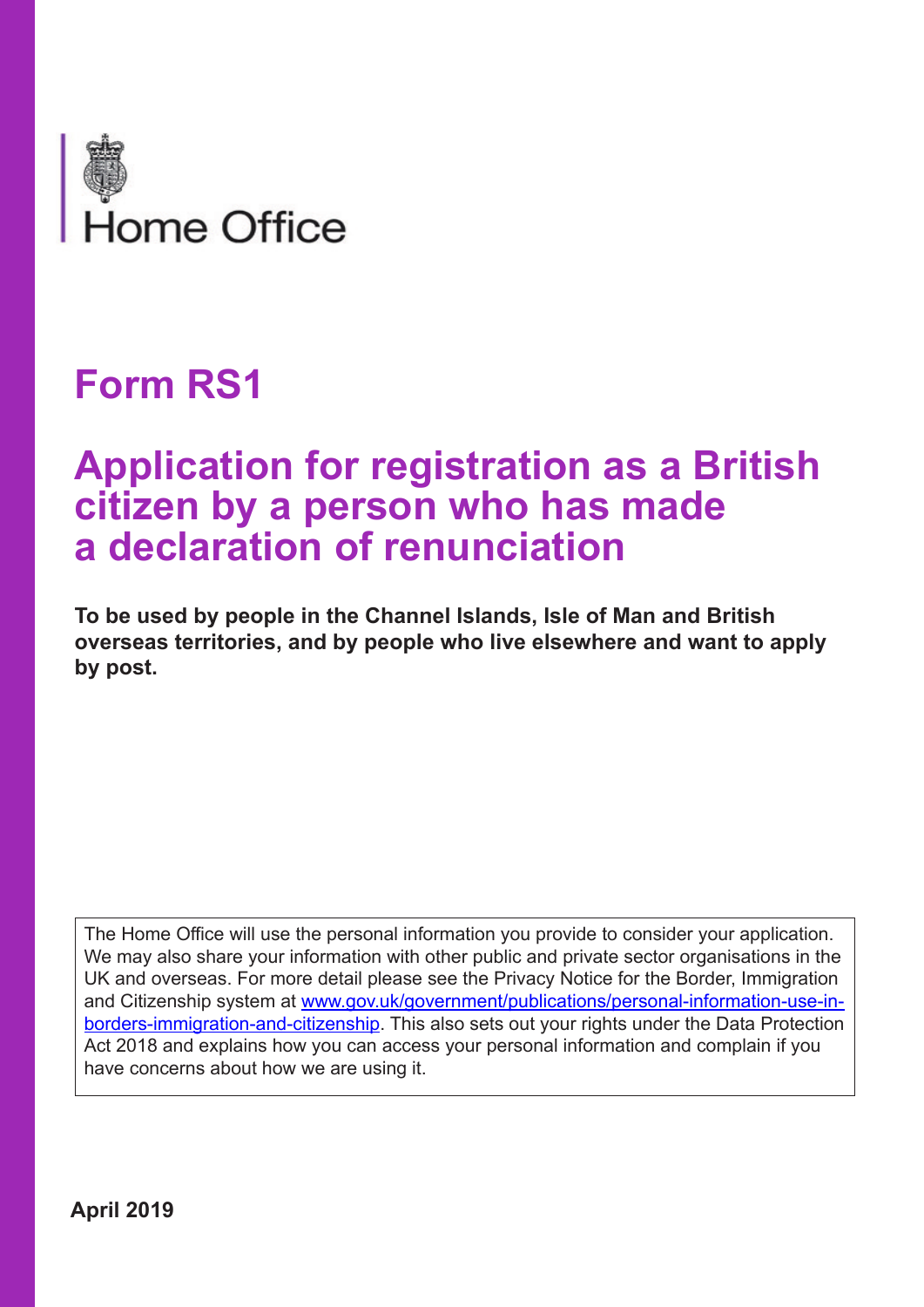## **Application for registration as a British citizen by a person who has made a declaration of renunciation**

Before completing this form, you should read the accompanying Guide RS1. Fill in the parts of the form which apply to your application (see section 3 in Guide RS1) and cross out all other parts. If there is not enough space for your answer, use a separate sheet of paper. Write clearly in block capitals using black ink.

## **Section 1 - Personal information**

1.1 Title coloct:

| .   | $110C - 3C1C$            |     |      |    |       |  |  |  |
|-----|--------------------------|-----|------|----|-------|--|--|--|
|     | Mr                       | Mrs | Miss | Ms | Other |  |  |  |
|     | 1.2 Surname/Family name: |     |      |    |       |  |  |  |
|     |                          |     |      |    |       |  |  |  |
|     |                          |     |      |    |       |  |  |  |
|     |                          |     |      |    |       |  |  |  |
| 1.3 | Other names:             |     |      |    |       |  |  |  |
|     |                          |     |      |    |       |  |  |  |

|  |  |  |  |  |  |  | . |  |  | ___ |  | _____ |  |
|--|--|--|--|--|--|--|---|--|--|-----|--|-------|--|
|  |  |  |  |  |  |  |   |  |  |     |  |       |  |
|  |  |  |  |  |  |  |   |  |  |     |  |       |  |

1.4 Name at birth if different from above (if the names you have given are different or spelt differently from the name shown on your passport, explain why):

|  |  |  |  |  |  |  |  |  |  |  |  | ___ |  |
|--|--|--|--|--|--|--|--|--|--|--|--|-----|--|

1.5 If you are or have ever been known by any name or names apart from those mentioned above, give details here:

#### 1.6 Your present nationality:

| 1.7 | National Insurance number:                                                                               |  |  |  |  |  |  |  |  |  |
|-----|----------------------------------------------------------------------------------------------------------|--|--|--|--|--|--|--|--|--|
| 1.8 | Date of birth: $\bigcup$ $\bigcup$ $\bigcup$ $\bigcup$ $\bigcup$ $\bigcup$ $\bigcup$ $\bigcup$ $\bigcap$ |  |  |  |  |  |  |  |  |  |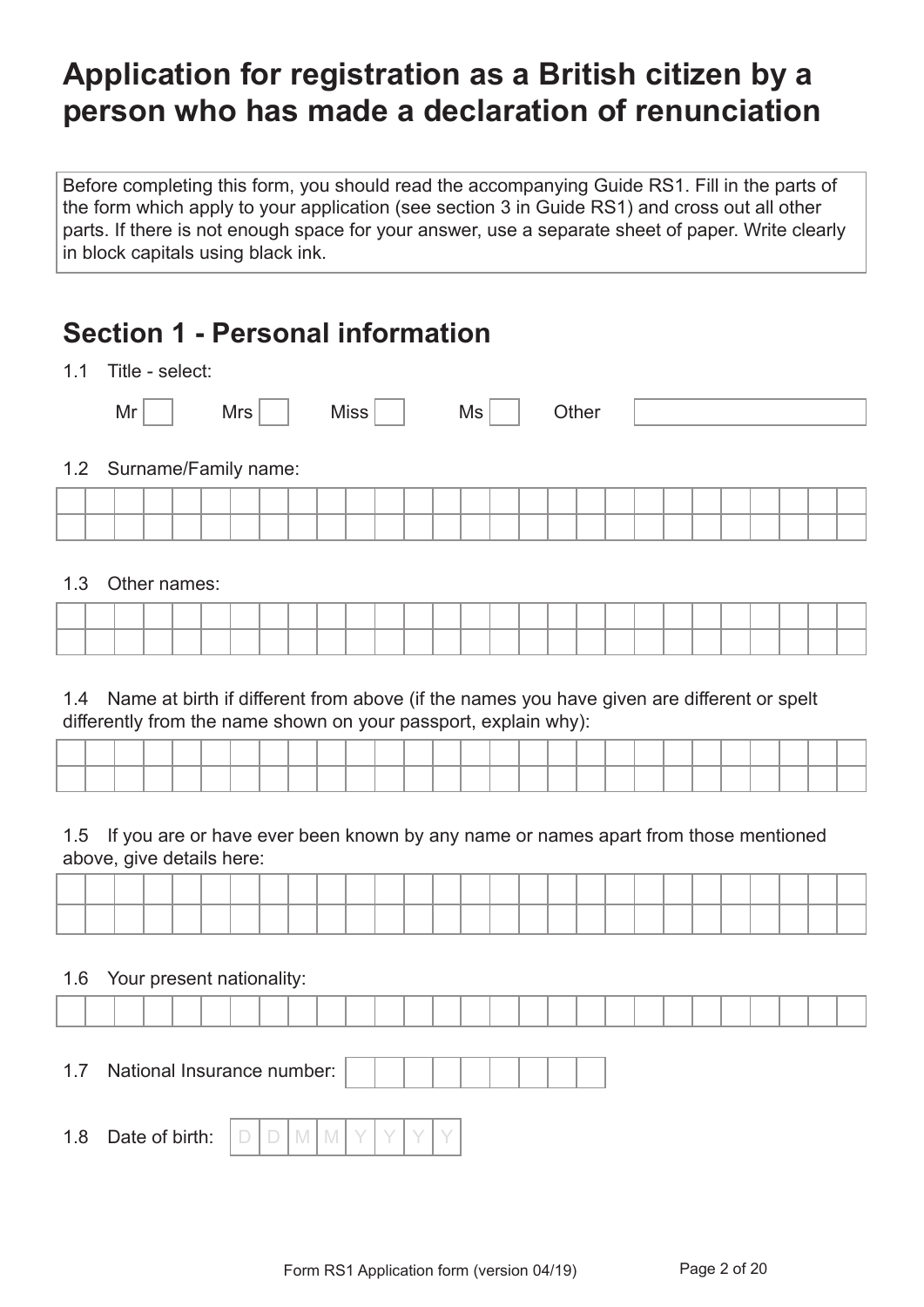#### 1.9 Village or town or city of birth:

#### 1.10 Country of birth:

| 1.11 | Sex:                       | Male                                               | Female |                                         |  |
|------|----------------------------|----------------------------------------------------|--------|-----------------------------------------|--|
| 1.12 |                            | Current marital status (Please tick one box only): |        |                                         |  |
|      | Single/never married       |                                                    |        | Divorced or civil partnership dissolved |  |
|      | Married or a civil partner |                                                    |        | Legally separated                       |  |
|      | Unmarried partner          |                                                    |        | Widowed or a surviving civil partner    |  |

1.13 Present address (You must give us any change of address in writing while we are considering this application):

|  | Postcode: |  |  |  |  |  |  |  |  |  |  |  |  |  |
|--|-----------|--|--|--|--|--|--|--|--|--|--|--|--|--|

Daytime/Mobile telephone number:

Email address:

|  |  | ________ |  |  |  |  | . |  |  |  |  |  | the contract of the contract of the contract of the contract of the contract of the contract of the contract of |  |
|--|--|----------|--|--|--|--|---|--|--|--|--|--|-----------------------------------------------------------------------------------------------------------------|--|
|  |  |          |  |  |  |  |   |  |  |  |  |  |                                                                                                                 |  |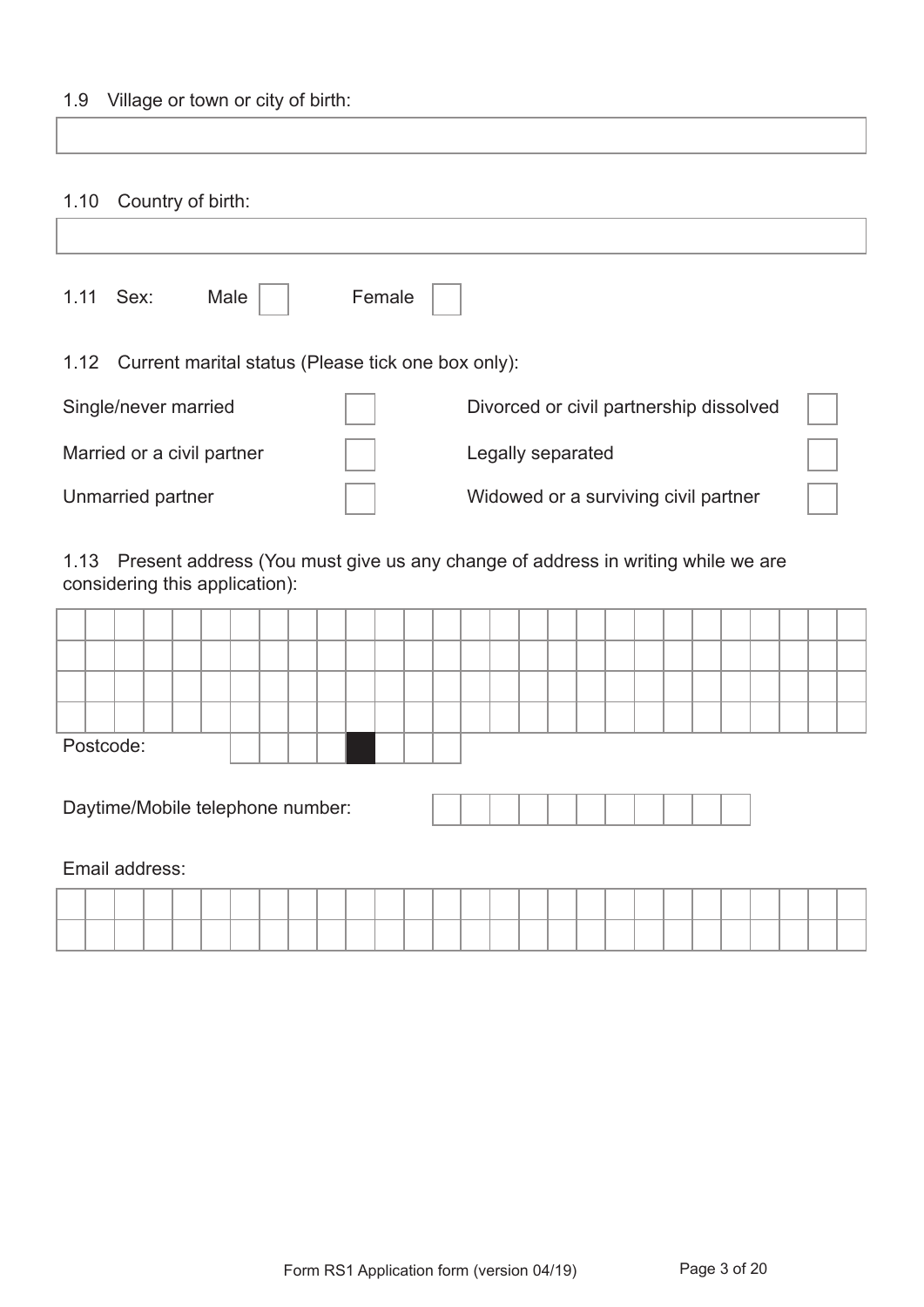### 1.14 Provide your addresses for the past 5 years:

| From:     | $\Box$<br>$\Box$ | $\mathbb{M}$<br>$\mathbb{M}$ |   |   |         | To: | $\Box$          | $\Box$ | $\mathbb M$ | $\mathbb{M}$  |   |   |   |  |  |  |
|-----------|------------------|------------------------------|---|---|---------|-----|-----------------|--------|-------------|---------------|---|---|---|--|--|--|
|           |                  |                              |   |   |         |     |                 |        |             |               |   |   |   |  |  |  |
|           |                  |                              |   |   |         |     |                 |        |             |               |   |   |   |  |  |  |
|           |                  |                              |   |   |         |     |                 |        |             |               |   |   |   |  |  |  |
| Postcode: |                  |                              |   |   |         |     |                 |        |             |               |   |   |   |  |  |  |
|           |                  |                              |   |   |         |     |                 |        |             |               |   |   |   |  |  |  |
| From:     | $\Box$<br>$\Box$ | $\mathbb M$<br>$\mathbb M$   |   |   | Y       | To: | $\Box$          | $\Box$ | $M_{\odot}$ | M             |   |   |   |  |  |  |
|           |                  |                              |   |   |         |     |                 |        |             |               |   |   |   |  |  |  |
|           |                  |                              |   |   |         |     |                 |        |             |               |   |   |   |  |  |  |
|           |                  |                              |   |   |         |     |                 |        |             |               |   |   |   |  |  |  |
| Postcode: |                  |                              |   |   |         |     |                 |        |             |               |   |   |   |  |  |  |
|           |                  |                              |   |   |         |     |                 |        |             |               |   |   |   |  |  |  |
| From:     | $\Box$<br>$\Box$ | ${\mathbb M}$<br>$\mathbb N$ | Y | Y | Y<br>Y  | To: | $\Box$          | $\Box$ | $M_{\odot}$ | $\mathbb N$   | Y | Y | Y |  |  |  |
|           |                  |                              |   |   |         |     |                 |        |             |               |   |   |   |  |  |  |
|           |                  |                              |   |   |         |     |                 |        |             |               |   |   |   |  |  |  |
|           |                  |                              |   |   |         |     |                 |        |             |               |   |   |   |  |  |  |
|           |                  |                              |   |   |         |     |                 |        |             |               |   |   |   |  |  |  |
| Postcode: |                  |                              |   |   |         |     |                 |        |             |               |   |   |   |  |  |  |
|           |                  |                              |   |   |         |     |                 |        |             |               |   |   |   |  |  |  |
| From:     | D D M M Y Y Y Y  |                              |   |   |         | To: | D D M M Y Y Y Y |        |             |               |   |   |   |  |  |  |
|           |                  |                              |   |   |         |     |                 |        |             |               |   |   |   |  |  |  |
|           |                  |                              |   |   |         |     |                 |        |             |               |   |   |   |  |  |  |
|           |                  |                              |   |   |         |     |                 |        |             |               |   |   |   |  |  |  |
| Postcode: |                  |                              |   |   |         |     |                 |        |             |               |   |   |   |  |  |  |
|           |                  |                              |   |   |         |     |                 |        |             |               |   |   |   |  |  |  |
|           |                  |                              |   |   |         |     |                 |        |             |               |   |   |   |  |  |  |
| From:     | $\Box$<br>$\Box$ | $\mathsf{M}$<br>$\mathbb N$  |   | Y | Y<br>Y. | To: | $\Box$          | $\Box$ | $M_{\odot}$ | ${\mathbb M}$ |   |   |   |  |  |  |
|           |                  |                              |   |   |         |     |                 |        |             |               |   |   |   |  |  |  |
|           |                  |                              |   |   |         |     |                 |        |             |               |   |   |   |  |  |  |
|           |                  |                              |   |   |         |     |                 |        |             |               |   |   |   |  |  |  |
| Postcode: |                  |                              |   |   |         |     |                 |        |             |               |   |   |   |  |  |  |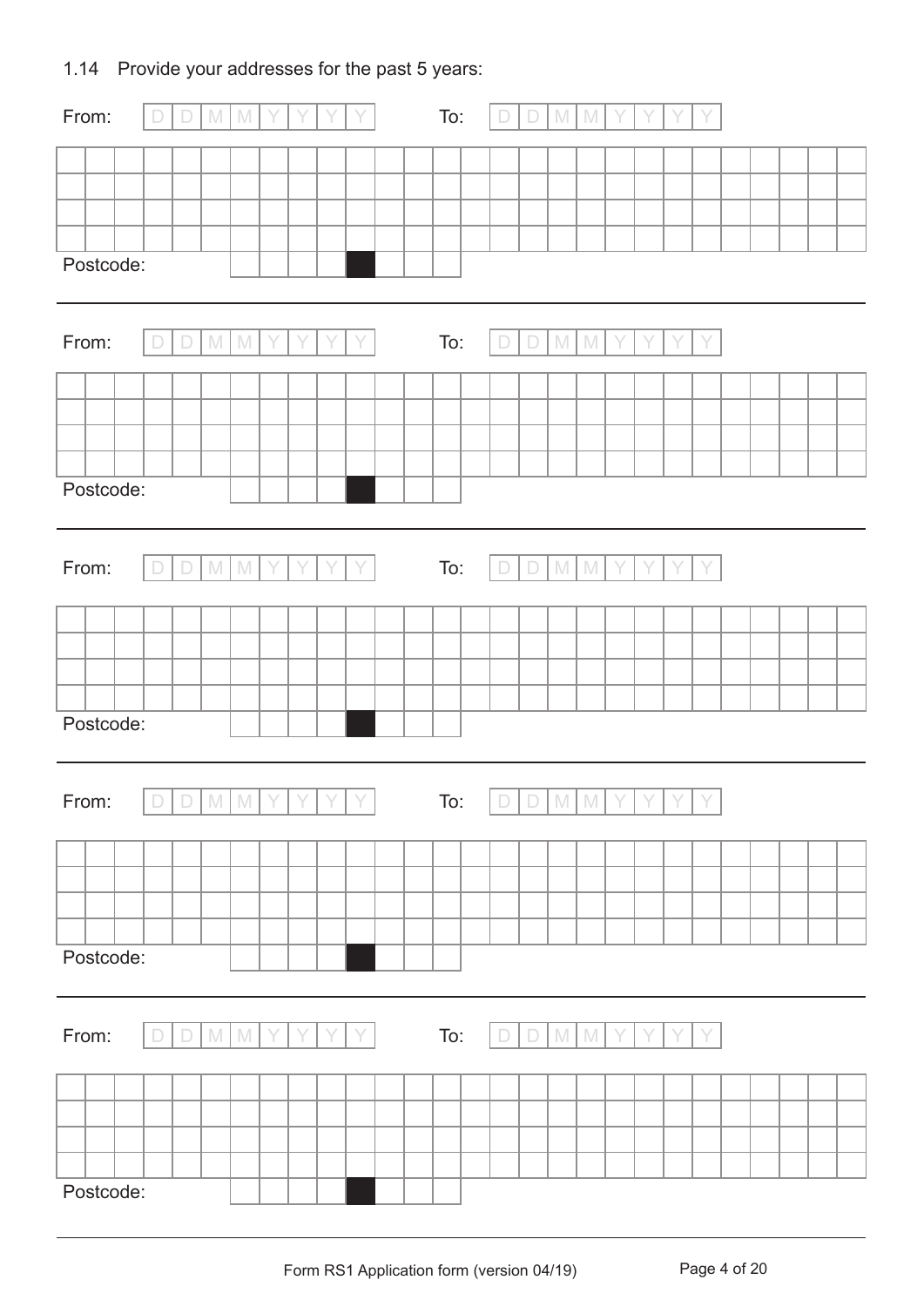If someone is representing you, for example an agent or solicitor, tell us their:

#### 1.15 Name:

|  | ___ | ____ |  |  |  | _____ |  |  |  |  | _____ |  | ___ |  |  |
|--|-----|------|--|--|--|-------|--|--|--|--|-------|--|-----|--|--|
|  |     |      |  |  |  |       |  |  |  |  |       |  |     |  |  |

#### 1.16 Address:

|  | Postcode: |  |  |  |  |  |  |  |  |  |  |  |  |  |
|--|-----------|--|--|--|--|--|--|--|--|--|--|--|--|--|

| Telephone number: |  |  |  |  |  |  |  |  |  |  |  |  |
|-------------------|--|--|--|--|--|--|--|--|--|--|--|--|
|-------------------|--|--|--|--|--|--|--|--|--|--|--|--|

1.18 If you have completed 1.15 and the address is that of your immigration advisor, state their Office of the Immigration Services Commission (OISC) number:

1.19 If your application is approved, you will need to take part in a citizenship ceremony. The venue will normally be within a local authority area near where you live. If you want to have your ceremony in another area you must give us details of the local authority location below.

#### Name:

#### Address:



#### 1.20 Your father's name:

1.21 Your father's date of birth:  $\Box$  D  $\Box$  M M Y

### 1.22 Your father's place of birth: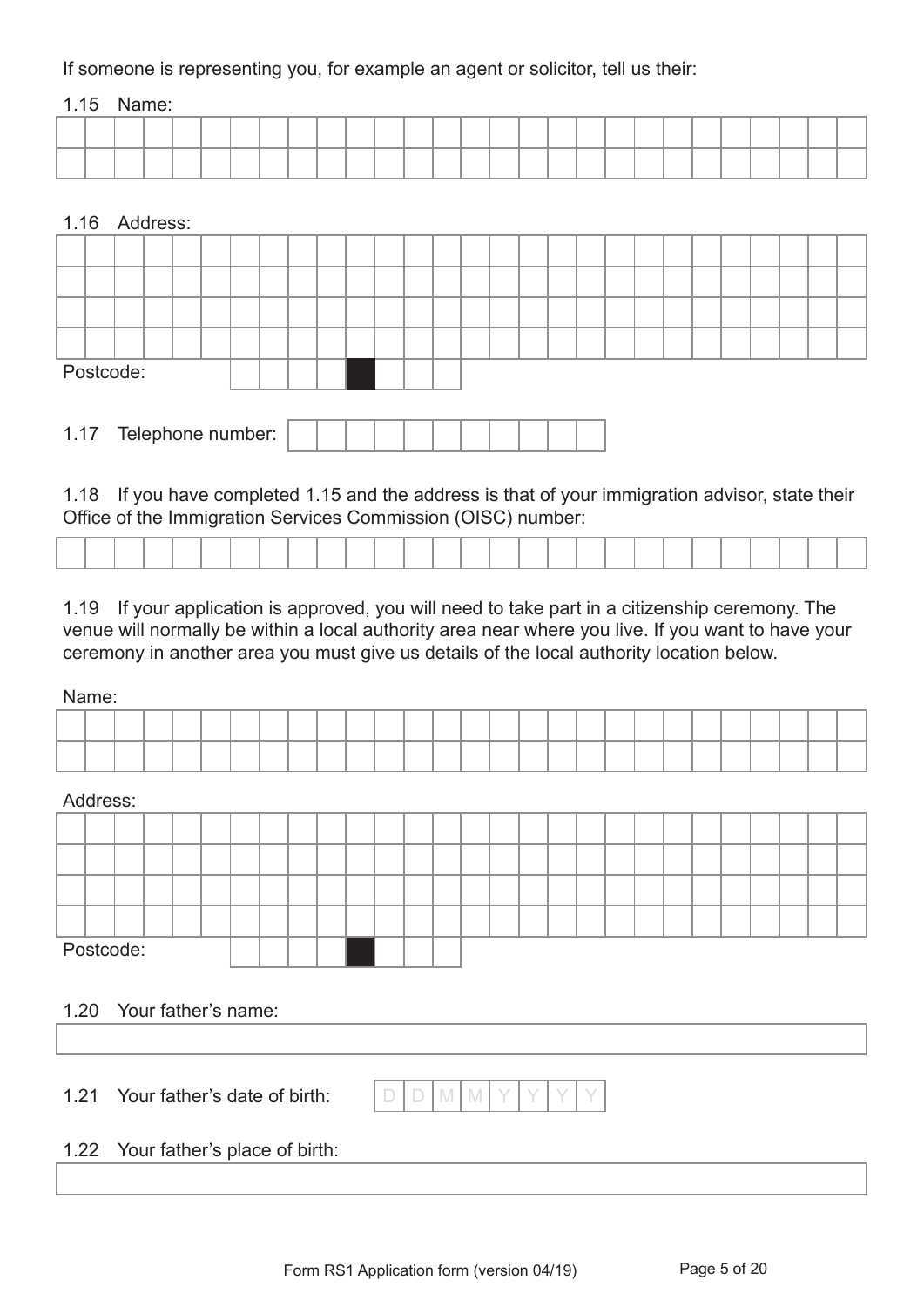1.23 If your father was registered or naturalised as a citizen of the United Kingdom and Colonies, give details:

| Date and place of registration | Certificate |  |
|--------------------------------|-------------|--|
| or naturalisation              | number!     |  |

#### **Details of your father's father:**

| 1.24 Your father's father's name:           |                 |
|---------------------------------------------|-----------------|
| 1.25 Your father's father's date of birth:  | $D D M M Y Y Y$ |
| 1.26 Your father's father's place of birth: |                 |

1.27 If your father's father was registered or naturalised as a citizen of the United Kingdom and Colonies, give details of his:

| Date and place of registration | <b>Certificate</b> |  |
|--------------------------------|--------------------|--|
| or naturalisation              | number             |  |

### **Details of your spouse/civil partner**

If you have been married to or the civil partner of a person who was registered or naturalised as a citizen of the United Kingdom and Colonies, give details.

#### 1.28 Full name of spouse/civil partner:

If your partner is or has ever been known by any name or names apart from those mentioned above, give details here:

1.29 Spouse/civil partner's date of birth:

|--|

#### 1.30 Spouse/partner's village, town or city and country of birth:

#### 1.31 Spouse/civil partner's nationality: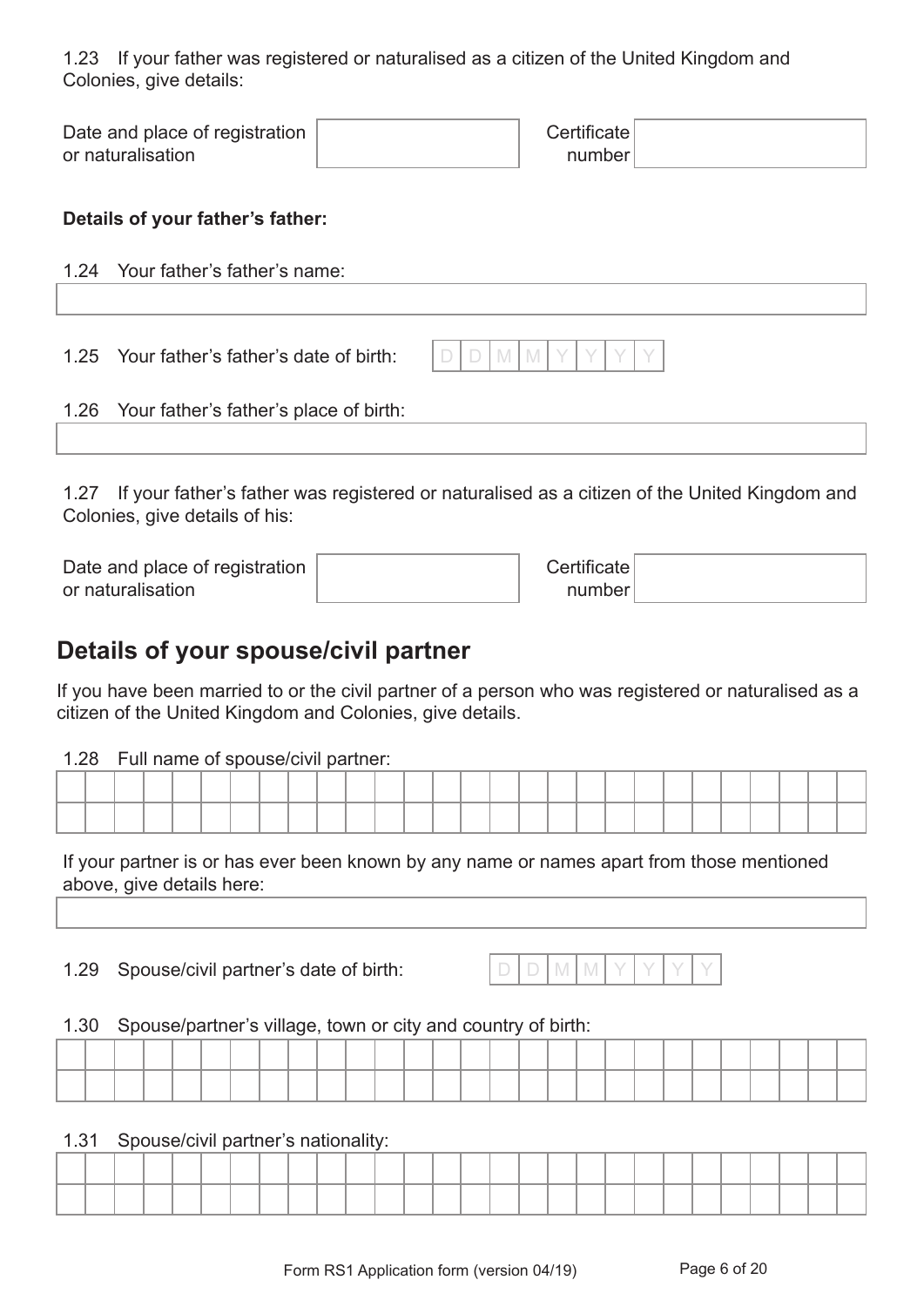1.33 Spouse/civil partner's date and place of registration or naturalisation:

#### 1.34 Certificate number:

If your husband, wife or civil partner's father or father's father was registered or naturalised as a citizen of the United Kingdom and Colonies, give details:

#### 1.35 Full name:

|  |  |  |  |  |  |  |  |  |  | ____ |  |  |  |
|--|--|--|--|--|--|--|--|--|--|------|--|--|--|
|  |  |  |  |  |  |  |  |  |  |      |  |  |  |

1.36 Date of birth:

|--|--|--|--|--|--|--|--|

#### 1.37 Place and country of birth:

1.38 Date and place of registration or naturalisation:

1.39 Certificate number:

## **Details of your renunciation**

1.40 Which citizenship did you renounce:

Citizenship of the United Kingdom and Colonies (before 1 January 1983)

British citizenship (after 1 January 1983)

1.41 If you acquired that citizenship by naturalisation or registration, state the date and place of registration/naturalisation and the number of the certificate: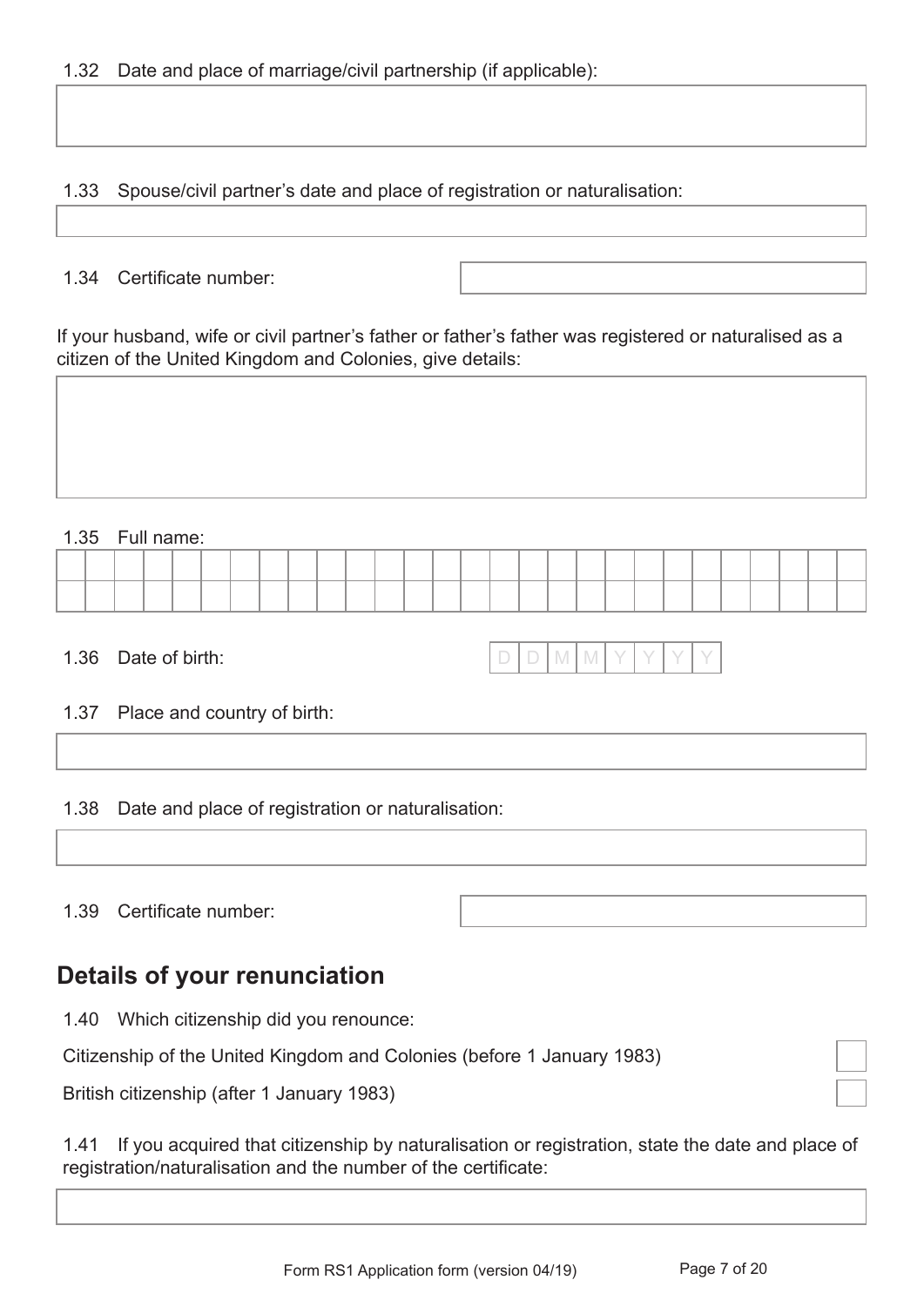1.42 Give date and place where your declaration or renunciation was registered and the registration number:

| What other citizenship or nationality did you have or acquire on or after making your<br>1.43<br>declaration of renunciation:                                                                                        |
|----------------------------------------------------------------------------------------------------------------------------------------------------------------------------------------------------------------------|
|                                                                                                                                                                                                                      |
| 1.44 Was your renunciation necessary for you to keep or acquire the citizenship or nationality<br>shown in part 1.43:                                                                                                |
| Yes<br>No                                                                                                                                                                                                            |
| If you renounced citizenship of the United Kingdom and Colonies, did you have<br>1.45<br>reasonable cause to believe that you would be deprived of citizenship of a Commonwealth<br>country if you did not renounce? |
| Yes<br><b>No</b>                                                                                                                                                                                                     |
| Have you previously resumed British citizenship after renouncing British citizenship?<br>1.46<br>Yes<br>No                                                                                                           |
| Have you been registered before as a British citizen after renunciation of citizenship of the<br>1.47<br>United Kingdom and Colonies?                                                                                |
| Yes<br>No                                                                                                                                                                                                            |
| Did you renounce British citizenship in order to apply for a repatriation grant to return to<br>1.48<br>your country of origin?                                                                                      |
| Yes<br>No                                                                                                                                                                                                            |
| If you do not have the right to registration, explain why you renounced and why you now<br>1.49<br>wish to be registered as a British citizen (see page 4 of Guide RS1):                                             |
|                                                                                                                                                                                                                      |
|                                                                                                                                                                                                                      |
|                                                                                                                                                                                                                      |
|                                                                                                                                                                                                                      |
|                                                                                                                                                                                                                      |
|                                                                                                                                                                                                                      |
|                                                                                                                                                                                                                      |
|                                                                                                                                                                                                                      |
|                                                                                                                                                                                                                      |
|                                                                                                                                                                                                                      |
|                                                                                                                                                                                                                      |
|                                                                                                                                                                                                                      |
|                                                                                                                                                                                                                      |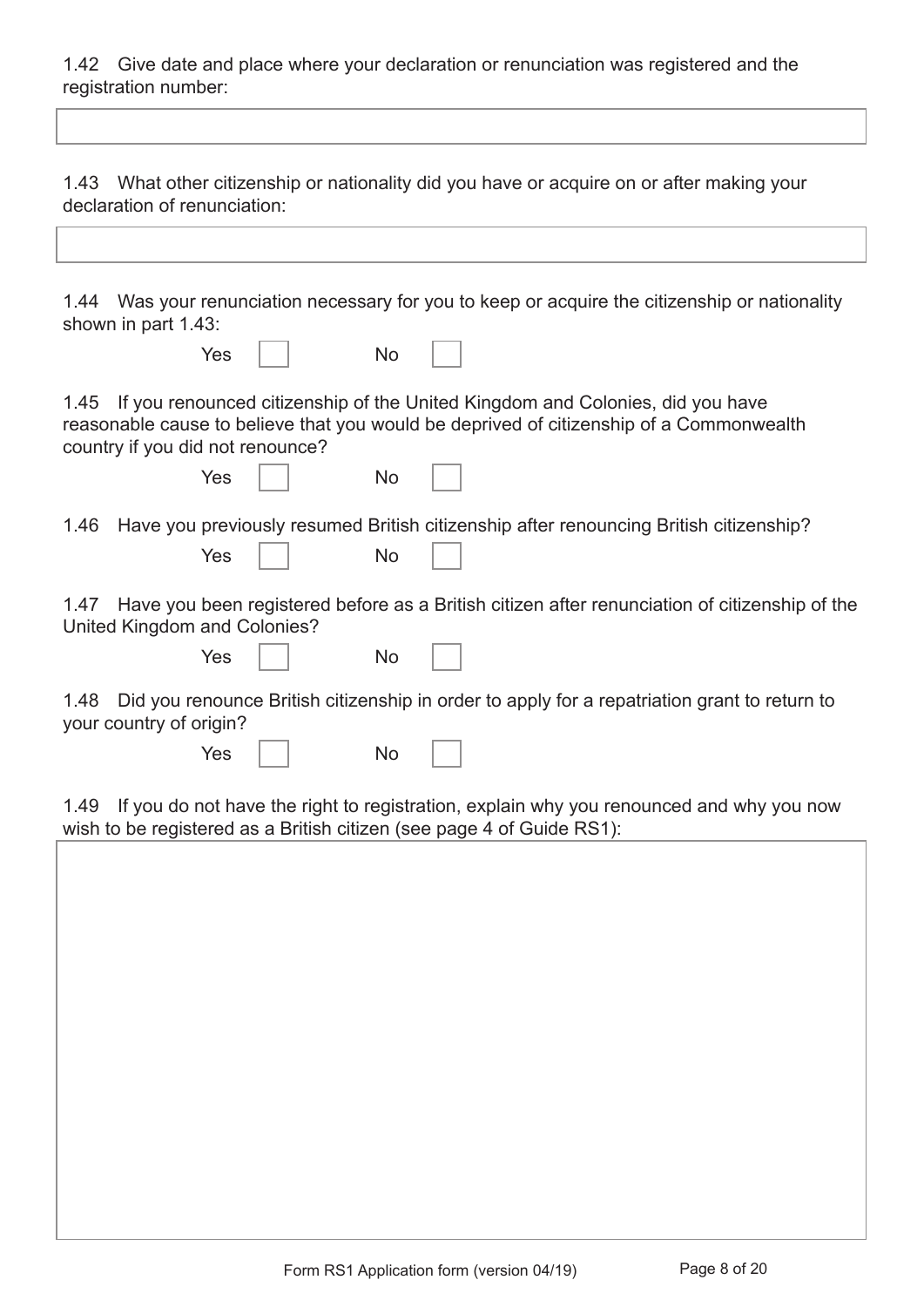## **Section 2 Good character requirement**

In this section you need to give information which will help the Home Secretary to decide whether they can be satisfied that you are of good character. Checks will be made with the police and possibly other government departments, the Security Service and other agencies.

## **Personal History (criminal convictions, war crimes and other penalties)**

This section asks about any criminal convictions, any civil judgments or civil penalties made against you and details of any involvement you may have had in war crimes, genocide, crimes against humanity or terrorism. If you fail to answer all of these questions as fully and accurately as possible, your application may be refused.

It is an offence under section 46(1) of the British Nationality Act 1981 to make a statement or representation which is known to be false or is not believed to be true. Information given will be checked with other agencies.

2.1 Have you been convicted of any criminal offence in the UK or any other country?

| Yes | go to question 2.2 |  | $\vert$ go to question 2.3 |
|-----|--------------------|--|----------------------------|
|-----|--------------------|--|----------------------------|

2.2 Give details below for each criminal conviction, starting with the most recent one. If you have received more than 2 convictions please photocopy this page and enclose it with this form.

We will carry out criminal record checks on all applicants. You must give details of all criminal convictions. This includes road traffic offences (including all drink driving offences).

Fixed Penalty Notices (such as speeding or parking tickets) do not form part of a person's criminal record and will generally not be considered in the caseworker's assessment of character unless the person either:

- failed to pay and there were criminal proceedings as a result
- received 3 or more fixed penalty notices at any level
- in the past 3 years received 2 or more fixed penalty notices, at least one of which was at the upper levels (fine of £200 or more)

However you must give details of any fixed penalty notices received.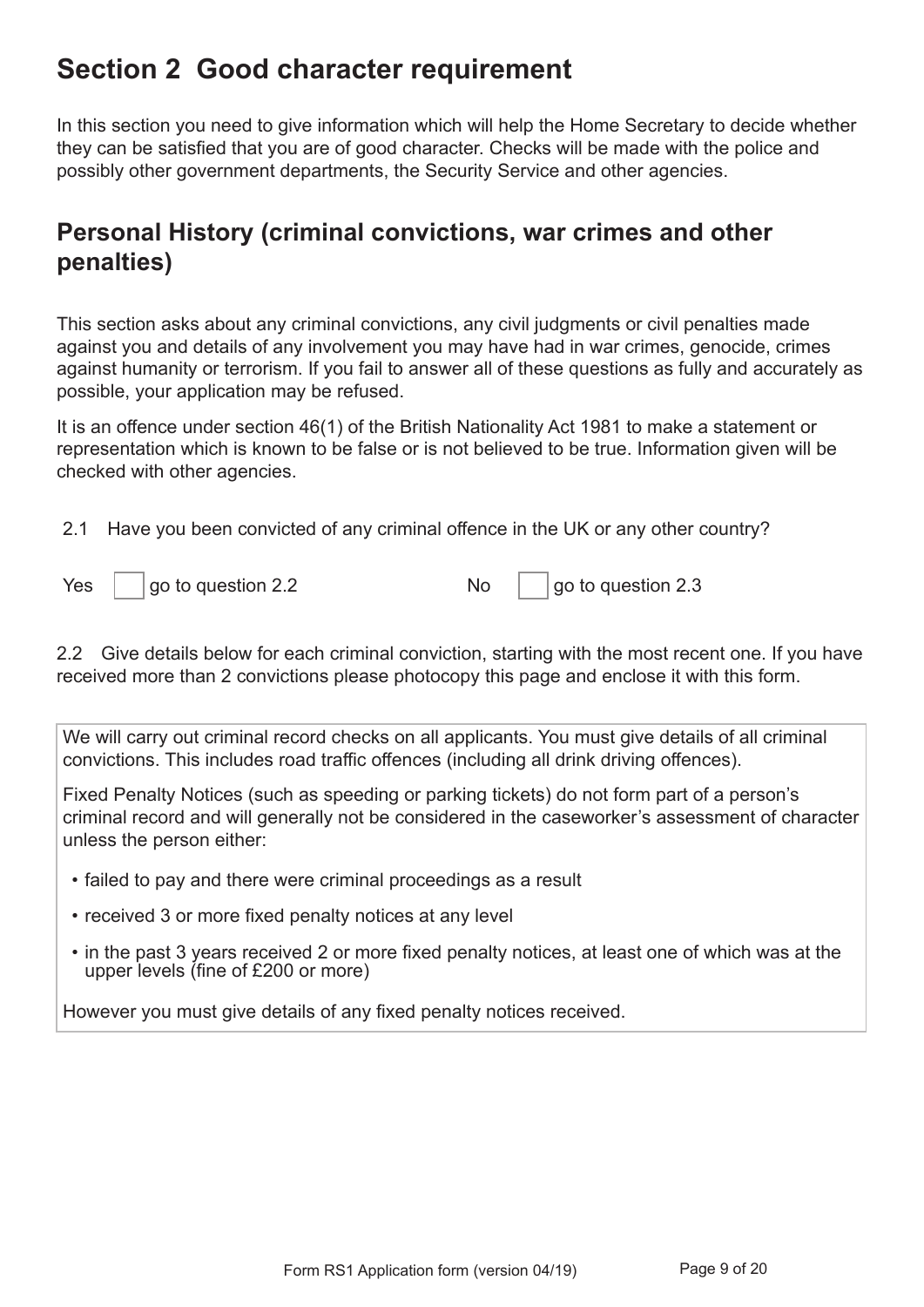### **Criminal conviction 1**

Country where convicted:

#### Nature of offence:

#### Sentence given:



If you were sentenced to a period of imprisonment, what was the length of the prison sentence (in months)?



### **Criminal conviction 2**

| Country where convicted: |                                      |  |
|--------------------------|--------------------------------------|--|
|                          |                                      |  |
| Nature of offence:       |                                      |  |
|                          |                                      |  |
| Sentence given:          |                                      |  |
|                          |                                      |  |
| Date sentenced:          | $D D M M Y Y Y$<br>$\overline{\vee}$ |  |

If you were sentenced to a period of imprisonment, what was the length of the prison sentence (in months)?



2.3 Do you have any civil judgments against you or any civil penalty under the UK Immigration Acts?

| Yes | $ $ go to question 2.4 |  | $\vert$ go to question 2.5 |
|-----|------------------------|--|----------------------------|
|-----|------------------------|--|----------------------------|

2.4 Give details for each civil judgment or any civil penalty under the UK immigration acts, starting with the most recent one.

If you have received more than two civil judgments and/or civil penalties under the UK Immigrations Acts, photocopy this page and enclose it with this form.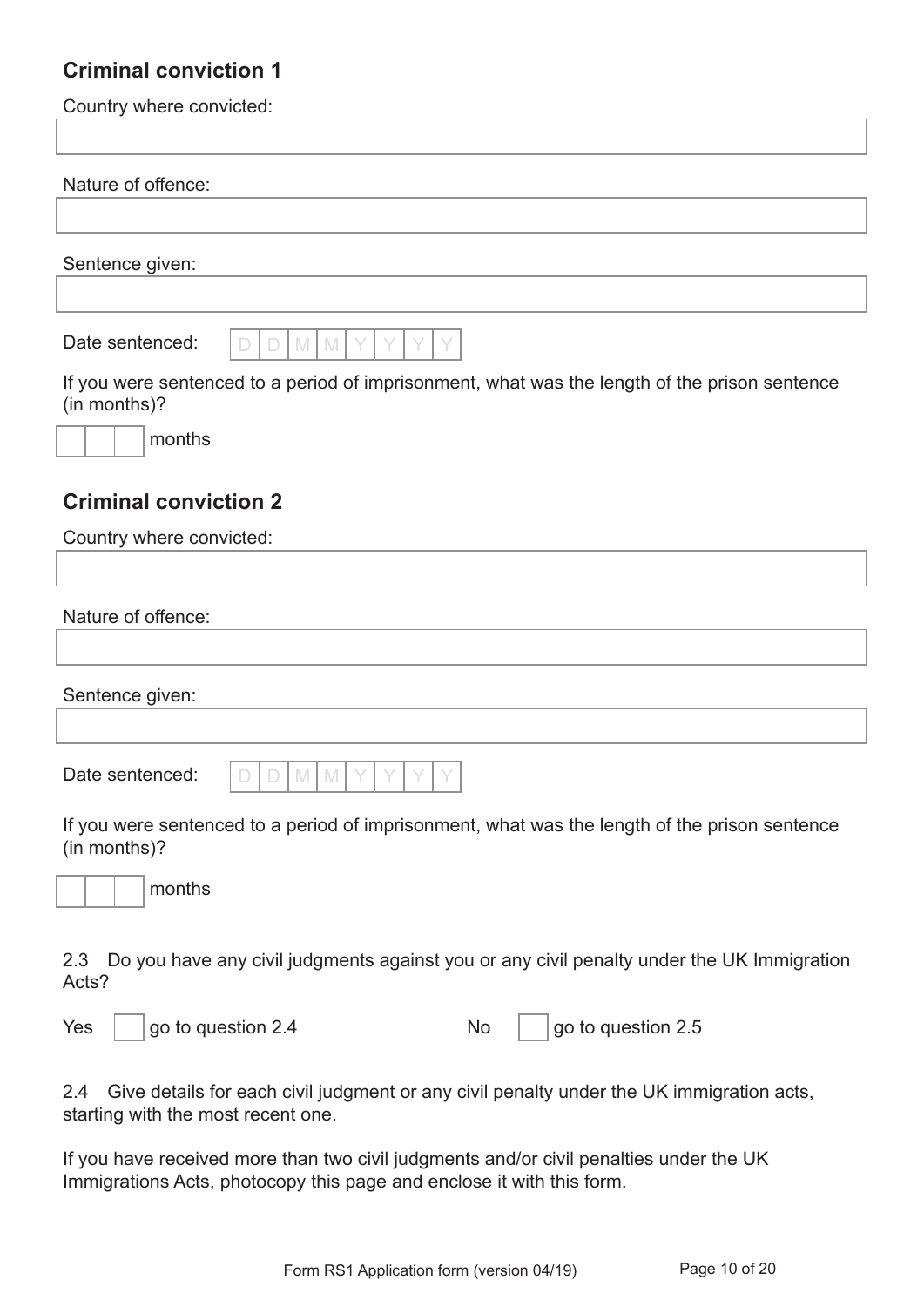### **Details of judgment or civil penalty 1**

| Date of judgment or civil penalty:<br>M<br>M<br>$\Box$                                                                                                                       |  |
|------------------------------------------------------------------------------------------------------------------------------------------------------------------------------|--|
| Country where judgment was made:                                                                                                                                             |  |
|                                                                                                                                                                              |  |
| Details of judgment or civil penalty 2                                                                                                                                       |  |
|                                                                                                                                                                              |  |
| Date of judgment or civil penalty:<br>M<br>M<br>$\Box$                                                                                                                       |  |
| Country where judgment made:                                                                                                                                                 |  |
|                                                                                                                                                                              |  |
| You must answer questions 2.5 to 2.14 below even if you have answered no to question 2.1. For<br>help in answering these questions, please see the definitions in Guide RS1. |  |
| Have you received any cautions (simple or conditional), warnings or reprimands in the UK<br>2.5<br>or any other country?                                                     |  |
| go to question 2.7<br>Give details below<br>No<br>Yes                                                                                                                        |  |
| Give details for each caution (simple or conditional), warning or reprimand starting with the<br>2.6<br>most recent one.                                                     |  |
| If you have received more than two cautions (simple or conditional), warnings or reprimands,<br>photocopy this page and enclose it with this form.                           |  |
| Details of caution (simple or conditional), warning, or reprimand 1                                                                                                          |  |
|                                                                                                                                                                              |  |
| Date of caution, warning or reprimand:<br>M                                                                                                                                  |  |
| Country where caution, warning or reprimand received:                                                                                                                        |  |
|                                                                                                                                                                              |  |
| Details of caution (simple or conditional), warning, or reprimand 2                                                                                                          |  |

Date of caution, warning or reprimand:

|--|--|--|--|--|--|--|--|

Country where caution, warning or reprimand received: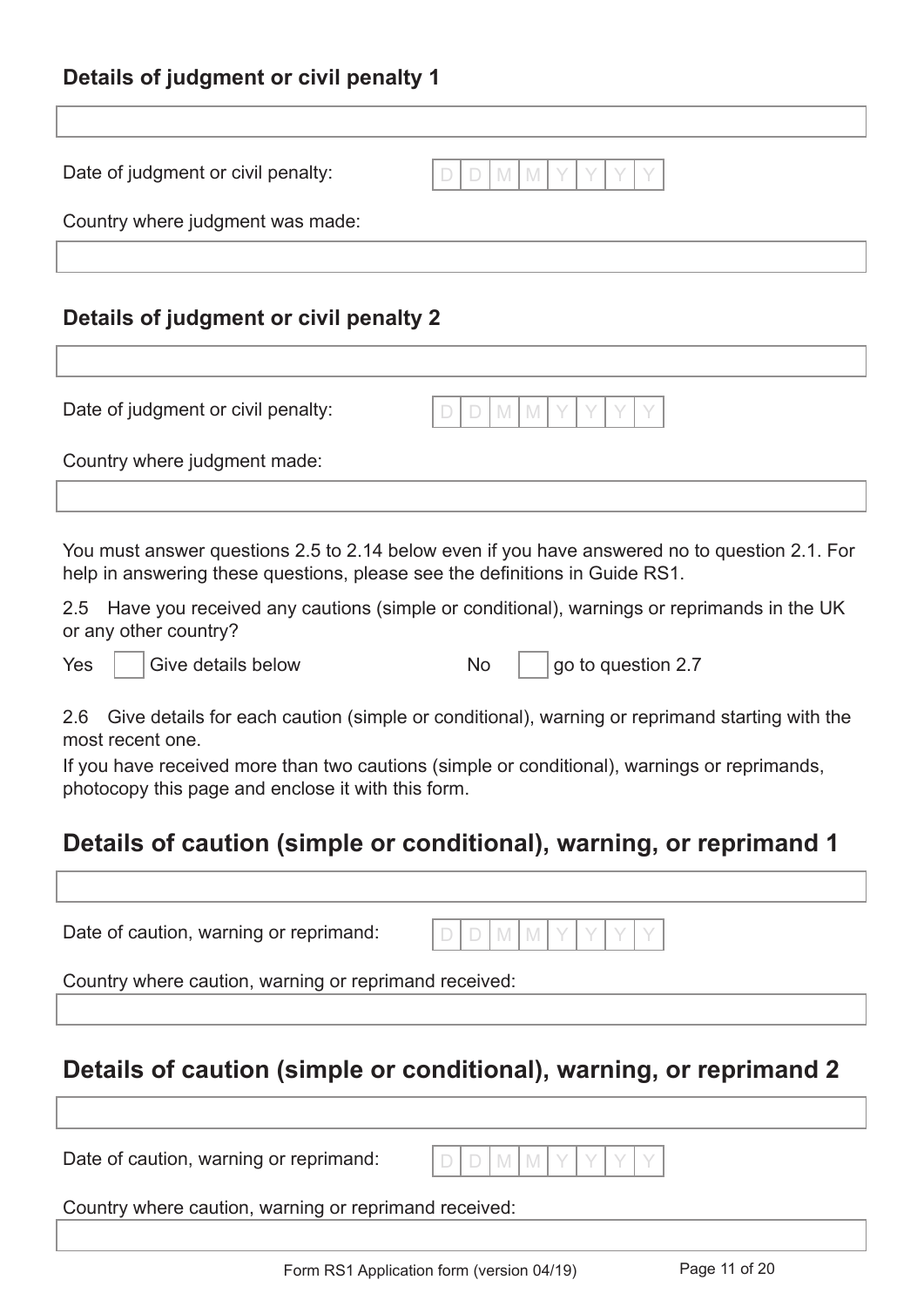You must answer questions 2.7 to 2.14 below even if you have answered no to question 2.5. For help in answering these questions, please see the definitions in Guide RS1.

2.7 Are your details recorded by the police in respect of certain sexual offences (for example, on the "sex offenders register"), or are you subject to a notification order, a sexual offences prevention order, a foreign travel order, or a risk of sexual harm order (or equivalent order made in a British overseas territory or any other country)?

| Yes.<br>No |  |
|------------|--|
|------------|--|

2.8 Have you ever been charged in any country with a criminal offence for which you have not yet been tried in court?

| <b>Yes</b> | No |  |
|------------|----|--|
|            |    |  |

2.9 In times of peace or war have you ever been involved in, or suspected of involvement in, war crimes, crimes against humanity or genocide?

| Yes<br>No |  |
|-----------|--|
|-----------|--|

2.10 Have you ever been involved in, supported or encouraged terrorist activities in any country?

| <b>Yes</b> |  | No |  |
|------------|--|----|--|
|------------|--|----|--|

2.11 Have you ever been a member of, or given support to an organisation which has been concerned in terrorism?

| No |
|----|
|    |

2.12 Have you ever, by any means or medium, expressed views that justify or glorify terrorist violence or that may encourage others to terrorist acts or other serious criminal acts?

| <b>Yes</b><br>No |  |
|------------------|--|
|------------------|--|

2.13 Have you ever engaged in any other activities which might indicate that you may not be considered a person of good character?

| Yes $ $ | No                                         |
|---------|--------------------------------------------|
|         | 2.14 Have you ever been declared bankrupt? |
|         | No<br>Yes I I                              |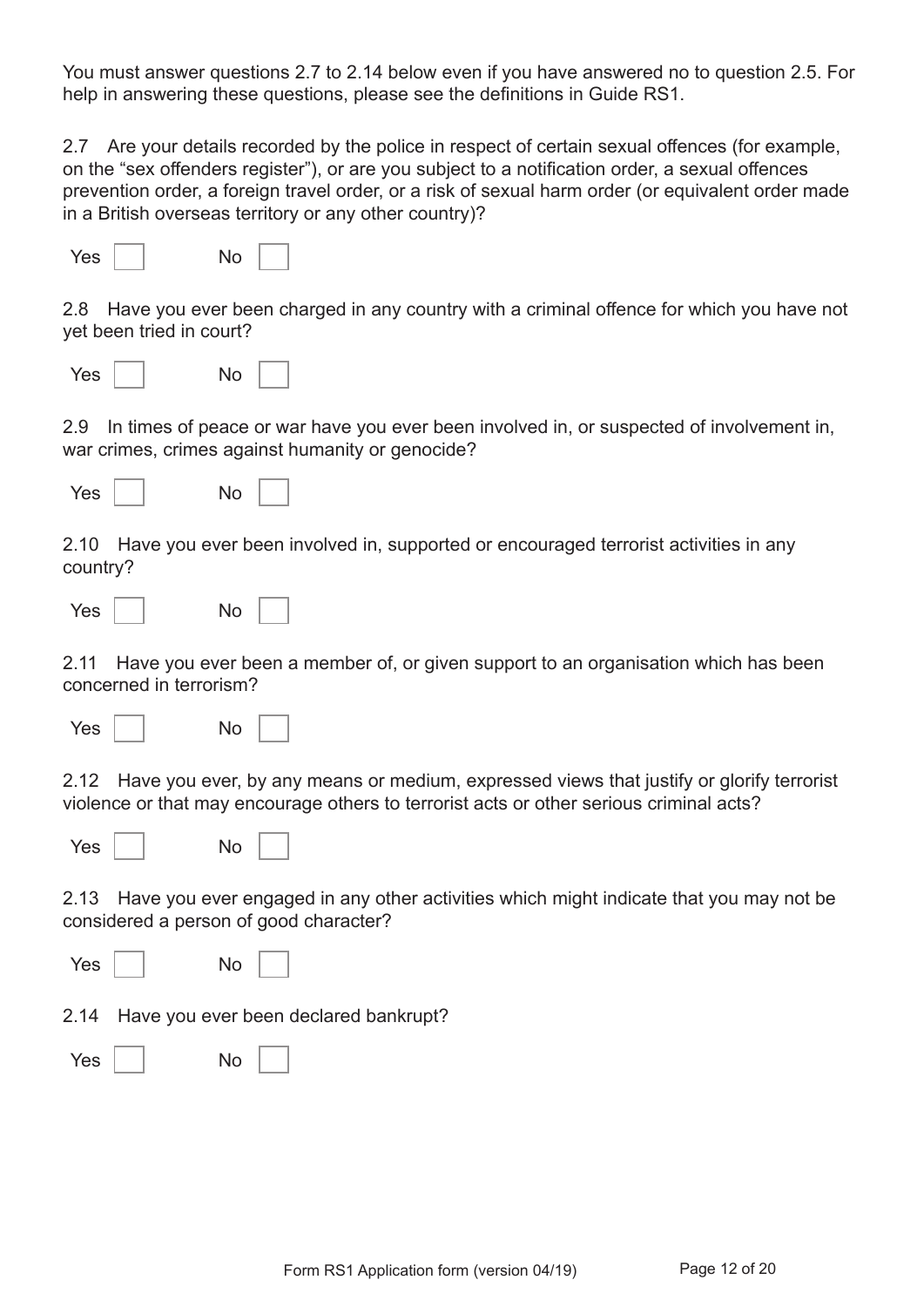2.15 If you have answered yes to question 2.7, 2.8, 2.9, 2.10, 2.11, 2.12, 2.13, or 2.14 you must give further details in the space provided below. If you need more space, continue on a separate sheet and enclose it with this form.

For the purposes of answering questions 2.7 to 2.14 please refer to Guide RS1 which provides guidance on actions which may constitute war crimes, crimes against humanity, genocide or terrorist activities.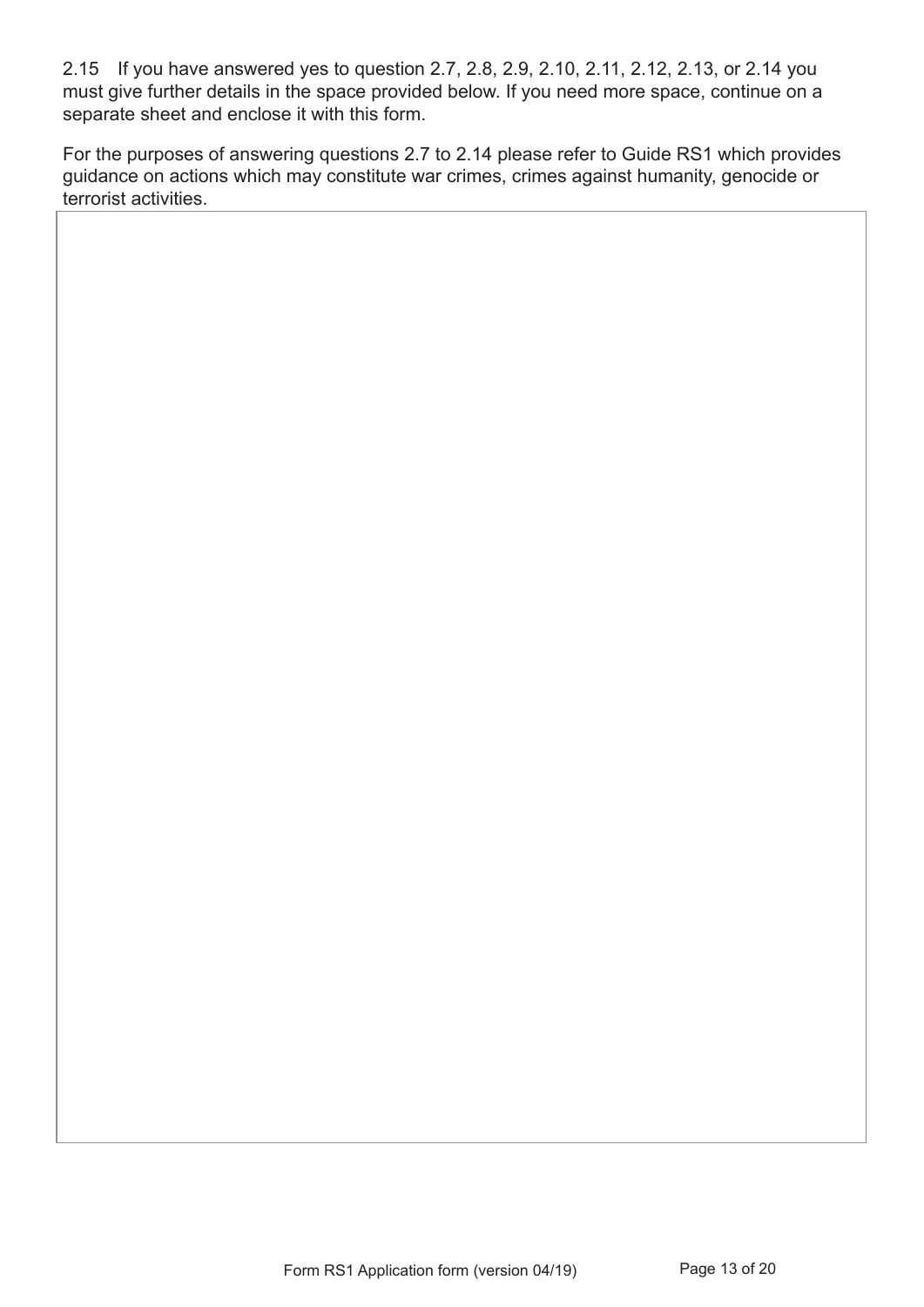## **Section 3 Referees and Identity**

This part of the form is to be filled in by your referees after you have fixed a photograph of yourself aside. Your referees must read page 13 of Guide RS1 to confirm that they are eligible. Checks will be carried out to ensure that referees meet the requirements below and their signatures are genuine, and we may contact them as part of our enquiries.

Affix passport size photo. See Guide RS1 for information

Name of applicant:

3.1 One referee should be a person of any nationality who has professional standing, for example a minister of religion, civil servant, or a member of a professional body, such as an accountant or solicitor (who is not representing you with this application). The other referee must normally be the holder of a British citizen passport and either a professional person or over the age of 25 (see Guide RS1).

Both should declare that:

- they are not a relative, solicitor or agent of the applicant
- they are not related to the other referee
- they are not employed by the Home Office
- they have not been convicted of an imprisonable offence during the last 10 years (unless that conviction has become spent under the Rehabilitation of Offenders Act 1974)
- they have known the applicant personally for more than 3 years
- they are willing to give full details of their knowledge of the applicant
- they will advise the Home Office of any reason why the applicant should not be registered

## **1st Referee declaration**

I declare that I am qualified to act as a referee. The photograph above is a true likeness of the applicant. I confirm each of the points in 3.1 above. I confirm that to the best of my knowledge the details given on page 2 of this form are correct.

3.2 Say how you know the applicant, and state your age and profession:

#### 3.3 1st referee full name:

| $\Omega$<br>0.5 | Sex: | Male ' | <b>GIII</b> dic |
|-----------------|------|--------|-----------------|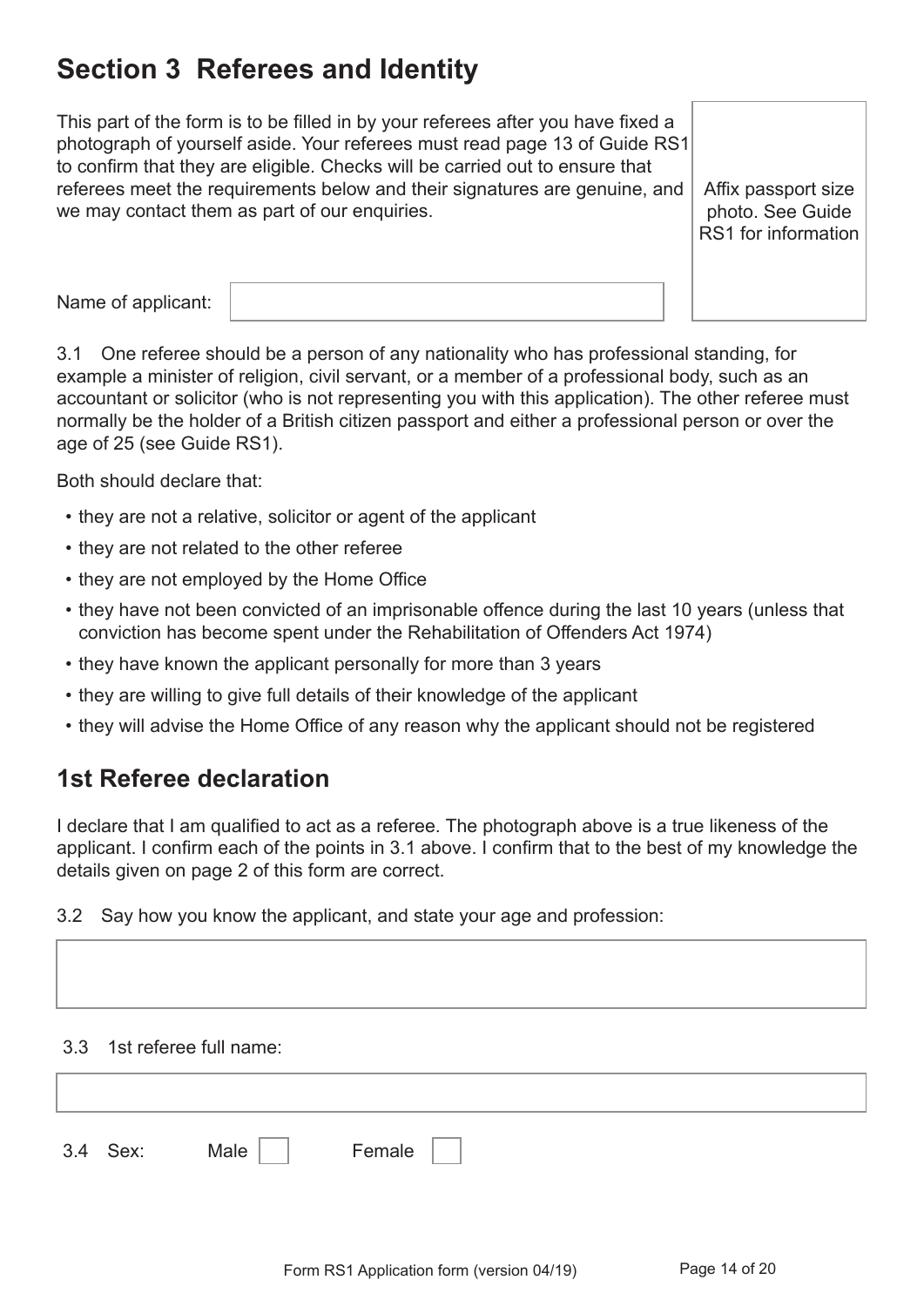#### 3.5 Address:

|     |                                                                                                         | Postcode:      |  |  |  |  |  |  |  |  |  |  |  |  |  |  |  |  |  |  |
|-----|---------------------------------------------------------------------------------------------------------|----------------|--|--|--|--|--|--|--|--|--|--|--|--|--|--|--|--|--|--|
|     | If you have been at this address for less than 3 years, list previous addresses on a separate<br>sheet. |                |  |  |  |  |  |  |  |  |  |  |  |  |  |  |  |  |  |  |
|     | Daytime telephone number:<br>3.6                                                                        |                |  |  |  |  |  |  |  |  |  |  |  |  |  |  |  |  |  |  |
| 3.7 |                                                                                                         | Email address: |  |  |  |  |  |  |  |  |  |  |  |  |  |  |  |  |  |  |
|     | 3.8<br>Current British citizen passport number (if any):                                                |                |  |  |  |  |  |  |  |  |  |  |  |  |  |  |  |  |  |  |
|     |                                                                                                         |                |  |  |  |  |  |  |  |  |  |  |  |  |  |  |  |  |  |  |
|     |                                                                                                         |                |  |  |  |  |  |  |  |  |  |  |  |  |  |  |  |  |  |  |

I understand that I may be liable for prosecution resulting in a penalty of up to 3 months imprisonment or a fine not exceeding £5000 or both, if I knowingly or recklessly make a false declaration.

Signature of referee: Date: Date:

|--|--|--|--|

### **2nd Referee declaration**

I declare that I am qualified to act as a referee. The photograph above is a true likeness of the applicant. I confirm each of the points in 3.1 above. I confirm that to the best of my knowledge the details given on page 2 of this form are correct.

3.9 Say how you know the applicant, and state your age and profession:

|           | 3.10 2nd referee full name: |        |  |  |
|-----------|-----------------------------|--------|--|--|
| 3.11 Sex: | Male                        | Female |  |  |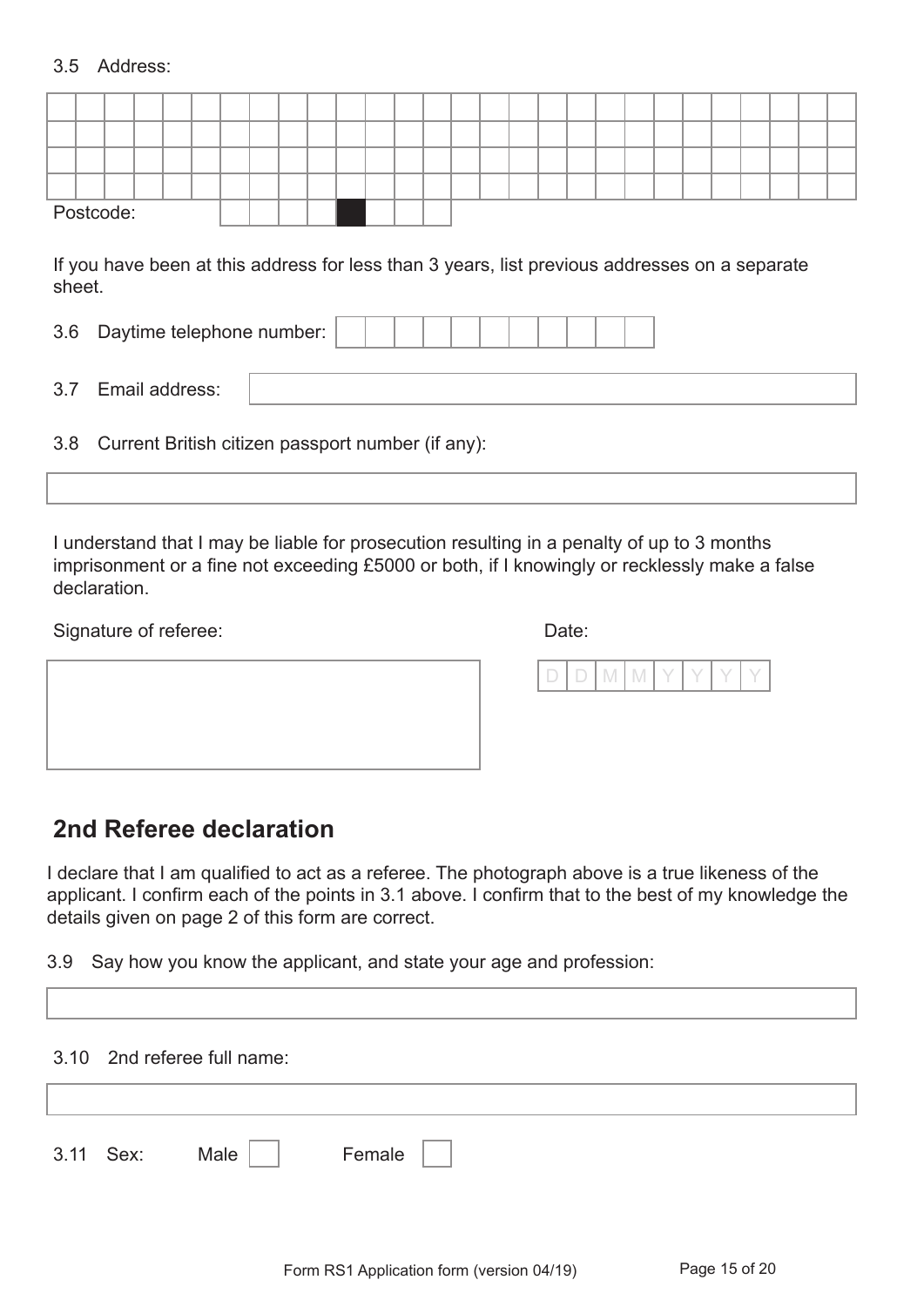#### 3.12 Address:

|  | Postcode: |  |  |  |  |  |  |  |  |  |  |  |  |  |
|--|-----------|--|--|--|--|--|--|--|--|--|--|--|--|--|

If you have been at this address for less than 3 years, list previous addresses on a separate sheet.

| 3.13<br>Daytime telephone number: |  |  |  |  |  |  |  |  |  |  |  |  |
|-----------------------------------|--|--|--|--|--|--|--|--|--|--|--|--|
|-----------------------------------|--|--|--|--|--|--|--|--|--|--|--|--|

| $\sim$<br>$-$<br>drocc.<br>$-$<br>$\sqrt{ }$<br>≺<br>-mar<br>J.<br>PUULTOS.<br>_ |
|----------------------------------------------------------------------------------|
|----------------------------------------------------------------------------------|

3.15 Current British citizen passport number (if any):

I understand that I may be liable for prosecution resulting in a penalty of up to 3 months imprisonment or a fine not exceeding £5000 or both, if I knowingly or recklessly make a false declaration.

Signature of referee: Date: Date: Date:

|  | V |  |  |  |
|--|---|--|--|--|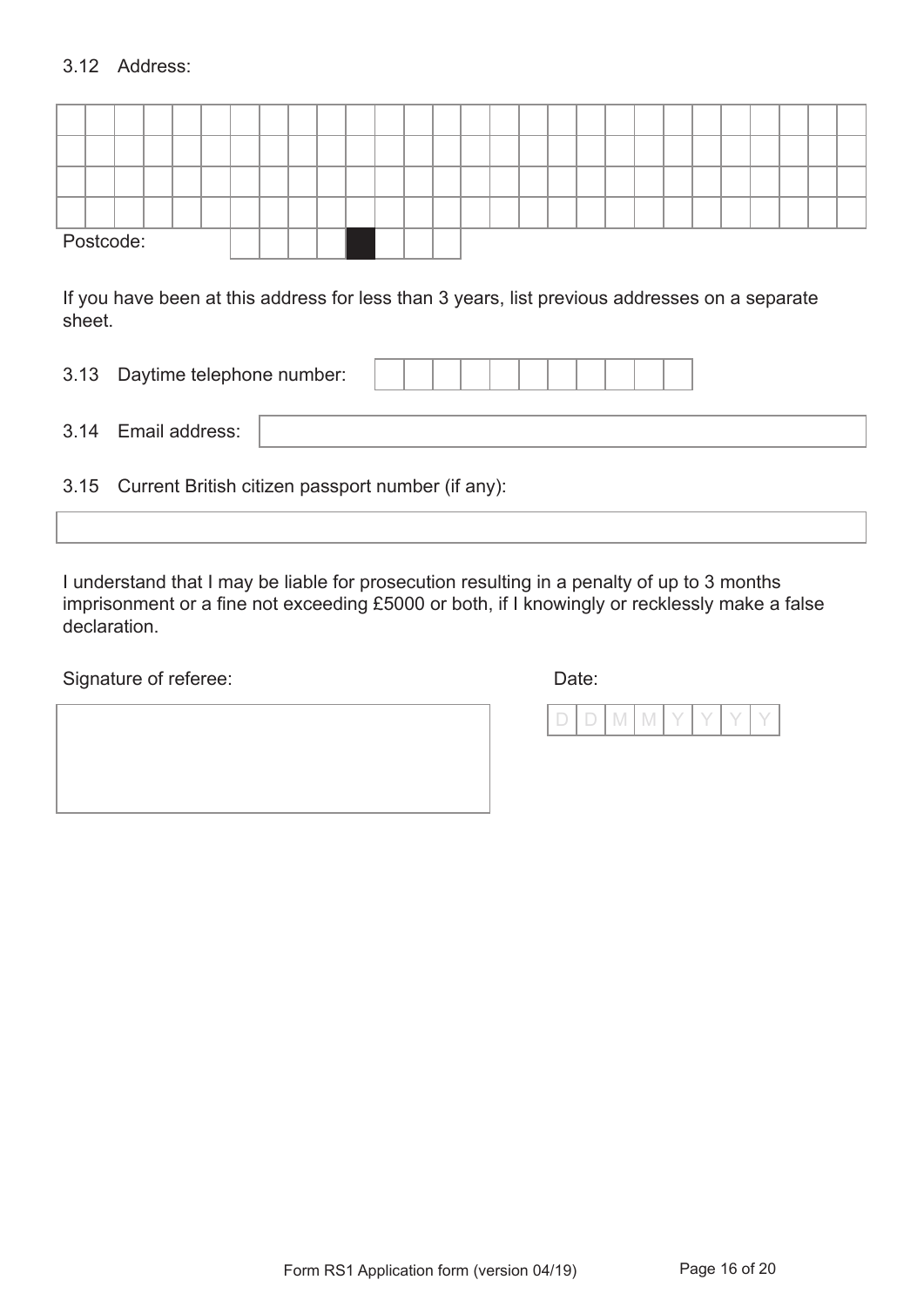## **Section 4 Biometric enrolment**

In accordance with British Nationality (General) (Amendment) (2) Regulations 2015 anyone applying for naturalisation or registration as a British citizen must register their biometric information. For more information about registering your biometric information, please see the accompanying Guide RS1, which you must read before completing this form.

If you have a current grant of leave on a biometric residence permit (BRP), you must provide your BRP for the application to be valid and complete.

4.1 Have you been issued with a BRP with a previous application for leave?

| Yes | $\vert$ go to question 4.2 |  | $\vert$ go to question 4.12 |
|-----|----------------------------|--|-----------------------------|
|-----|----------------------------|--|-----------------------------|

Please give details of your BRP. Please note for the application to be valid and complete, your current BRP must be provided, unless it is not available for one of the reasons specified on the application form.

| 4.2<br><b>BRP</b> number:                               |                                                                               |
|---------------------------------------------------------|-------------------------------------------------------------------------------|
| 4.3<br>Nationality:                                     |                                                                               |
| Issue date:<br>4.4<br>$\mathbb{M}$<br>$\mathbb{M}$<br>D | Expiry date:<br>4.5<br>M                                                      |
| Place of issue:<br>4.6                                  |                                                                               |
|                                                         |                                                                               |
| <b>BRP</b> enclosed?<br>4.7                             | Yes<br><b>No</b>                                                              |
|                                                         | If not enclosed then please state the location of biometric residence permit: |
|                                                         |                                                                               |
| <b>Returned to Home Office</b>                          | go to question 4.8                                                            |
| Lost                                                    | go to question 4.9                                                            |
| <b>Stolen</b>                                           | go to question 4.10                                                           |
| Other                                                   | go to question 4.11                                                           |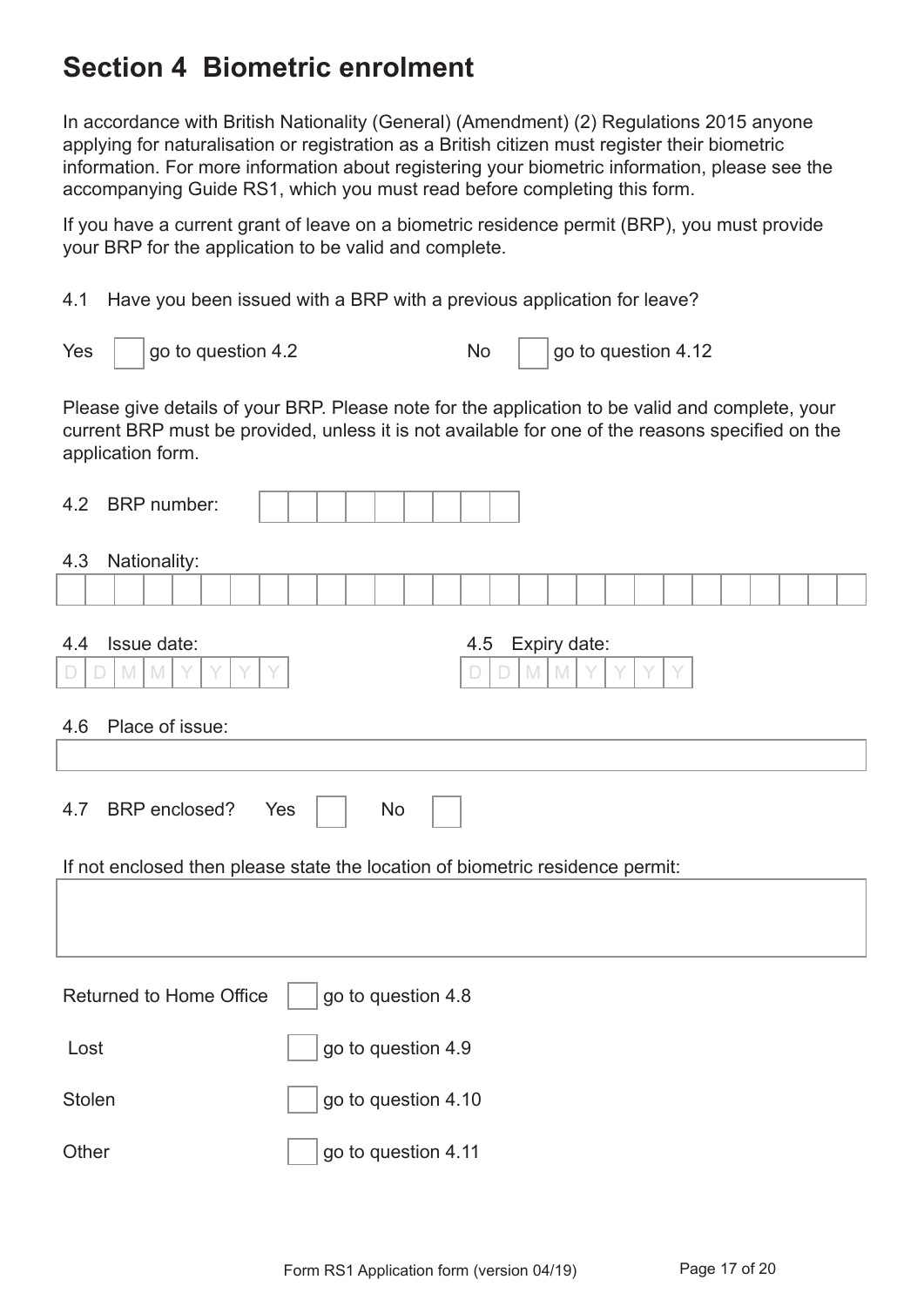4.8 If the required BRP has been returned to the Home Office, give details of the reason it was sent to us:

Date it was sent to us:  $\boxed{D}$ 

|--|--|--|--|--|--|--|--|

4.9 If the BRP was lost give the date this was reported to the Home Office card management service:

|--|--|--|--|--|

4.10 If the biometric resident permit was stolen, give the police report number, crime reference number, the police station and the date reported to the police.

| Police report number:                                                                                                      |
|----------------------------------------------------------------------------------------------------------------------------|
|                                                                                                                            |
| Crime reference number:                                                                                                    |
|                                                                                                                            |
| Police station:                                                                                                            |
|                                                                                                                            |
| Date reported to the Police:<br>M<br>$\mathbb{M}$<br>$\begin{array}{c} \end{array}$                                        |
| If the required BRP is not enclosed give details why you are unable to provide it:<br>4.11                                 |
|                                                                                                                            |
| Have you had your fingerprints taken as part of a previous UK immigration application<br>4.12<br>made in the UK or abroad? |
| go to question 4.16<br>go to question 4.13<br>Yes<br>No                                                                    |
| Date your fingerprints were taken:<br>4.13<br>M M<br>$\Box$                                                                |
| Give details where your fingerprints were taken, including the town or city and country:<br>4.14                           |
|                                                                                                                            |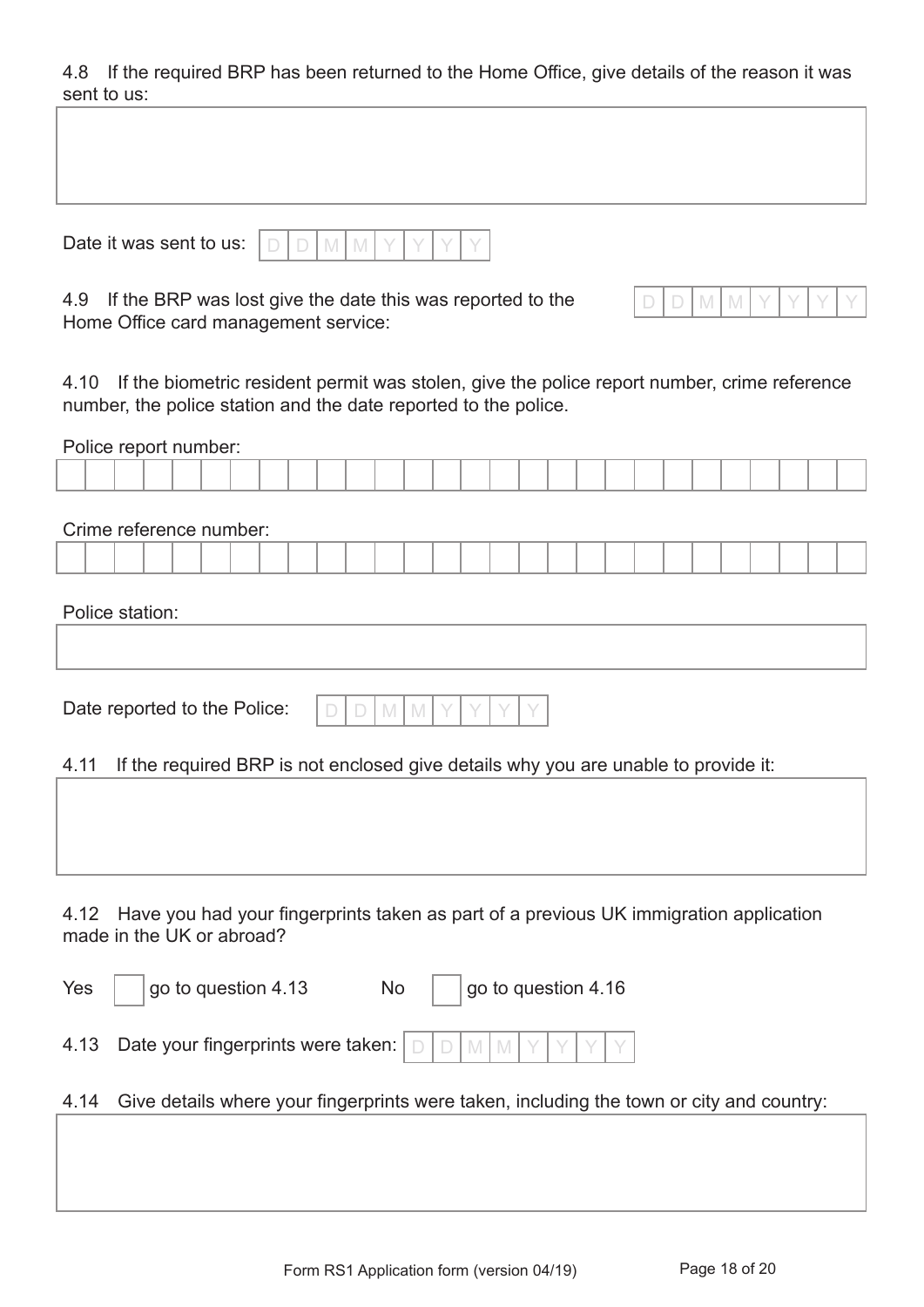4.15 Give details of the British diplomatic post(s) involved if the application(s) was or were made abroad:

4.16 Do you have a medical or physical condition which may require special arrangements for your biometric features to be recorded?

 $Yes \mid$  provide us with a letter from a treating clinician registered with the General Medical Council (GMC) giving details of the condition and/or special needs and explaining any arrangements that may be necessary.

4.17 Declaration:

As required by British Nationality (General) (Amendment) (2) Regulations 2015, I confirm that I wish to register my biometric information.

I understand that the Home Office may make enquiries about any responsible adult nominated to be present when my child's fingerprints and/or a photograph are taken.

Signature:

| ັ |                                                                                     |
|---|-------------------------------------------------------------------------------------|
|   | Date:                                                                               |
|   | $\overline{\phantom{a}}$<br>$\Gamma$<br>$\sim$<br>m.<br>. V<br>M<br>$\Box$<br>. IV! |
|   |                                                                                     |